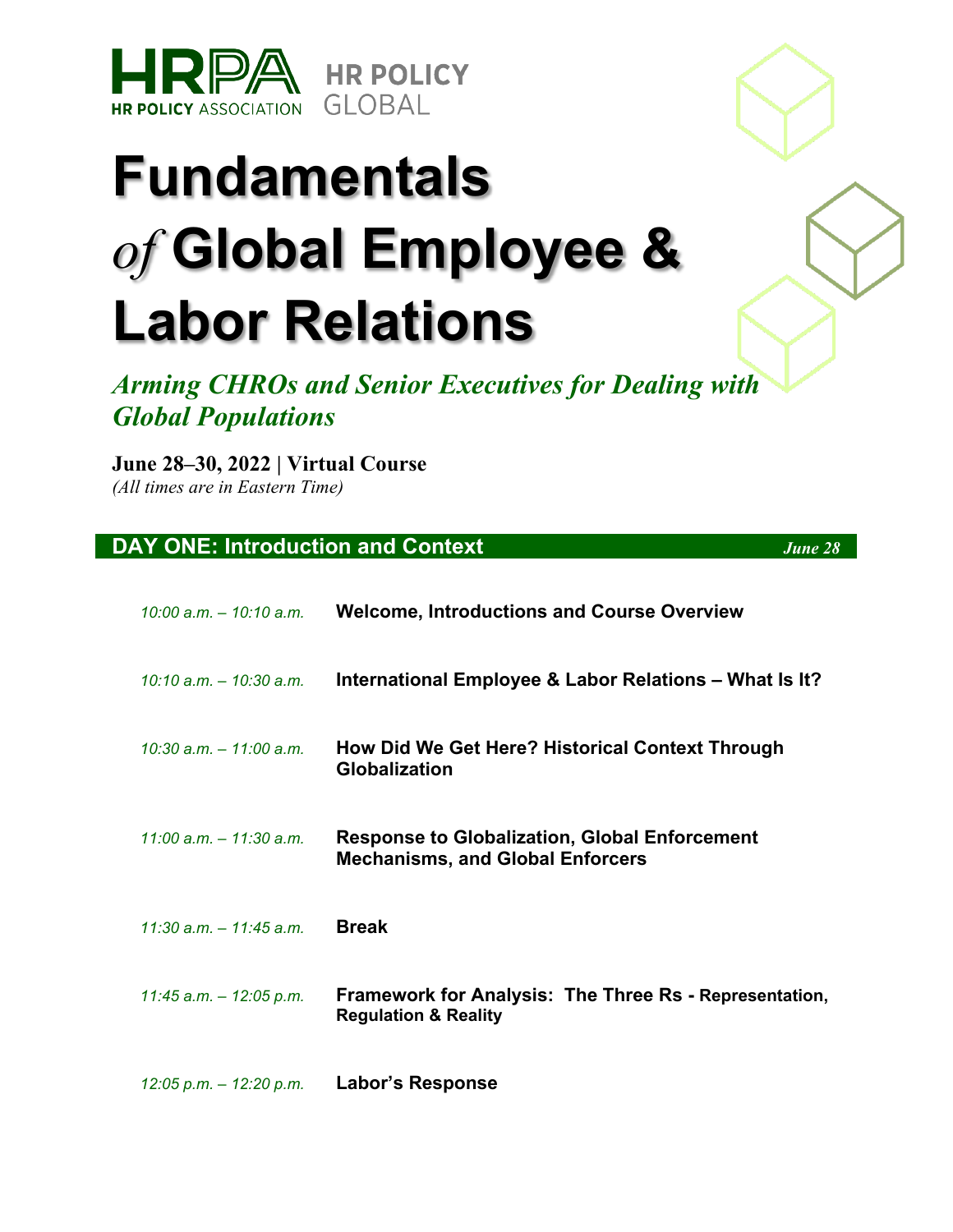*12:20 p.m. – 12:40 p.m.* **Comparative Employee Relations: USA v. Europe v. China**

*12:40 p.m. – 1:00 p.m.* **Case Study**

### **DAY TWO: Regional Roundup** *June 29*

|                                        | 10:00 a.m. - 10:10 a.m. Review of Day One: Quiz  |
|----------------------------------------|--------------------------------------------------|
| 10:10 a.m. - 10:35 a.m. USA and Canada |                                                  |
| 10:35 a.m. $-$ 11:00 a.m. Europe       |                                                  |
| 11:00 a.m. $-$ 11:35 a.m. Asia-Pacific |                                                  |
| 11:35 a.m. $-$ 11:50 a.m. Break        |                                                  |
|                                        | 11:50 a.m. - 12:15 p.m. Mexico and Latin America |
| 12:15 p.m. – 12:25 p.m.                | <b>Middle East, Africa</b>                       |

*12:25 p.m. – 1:00 p.m.* **Case Study**